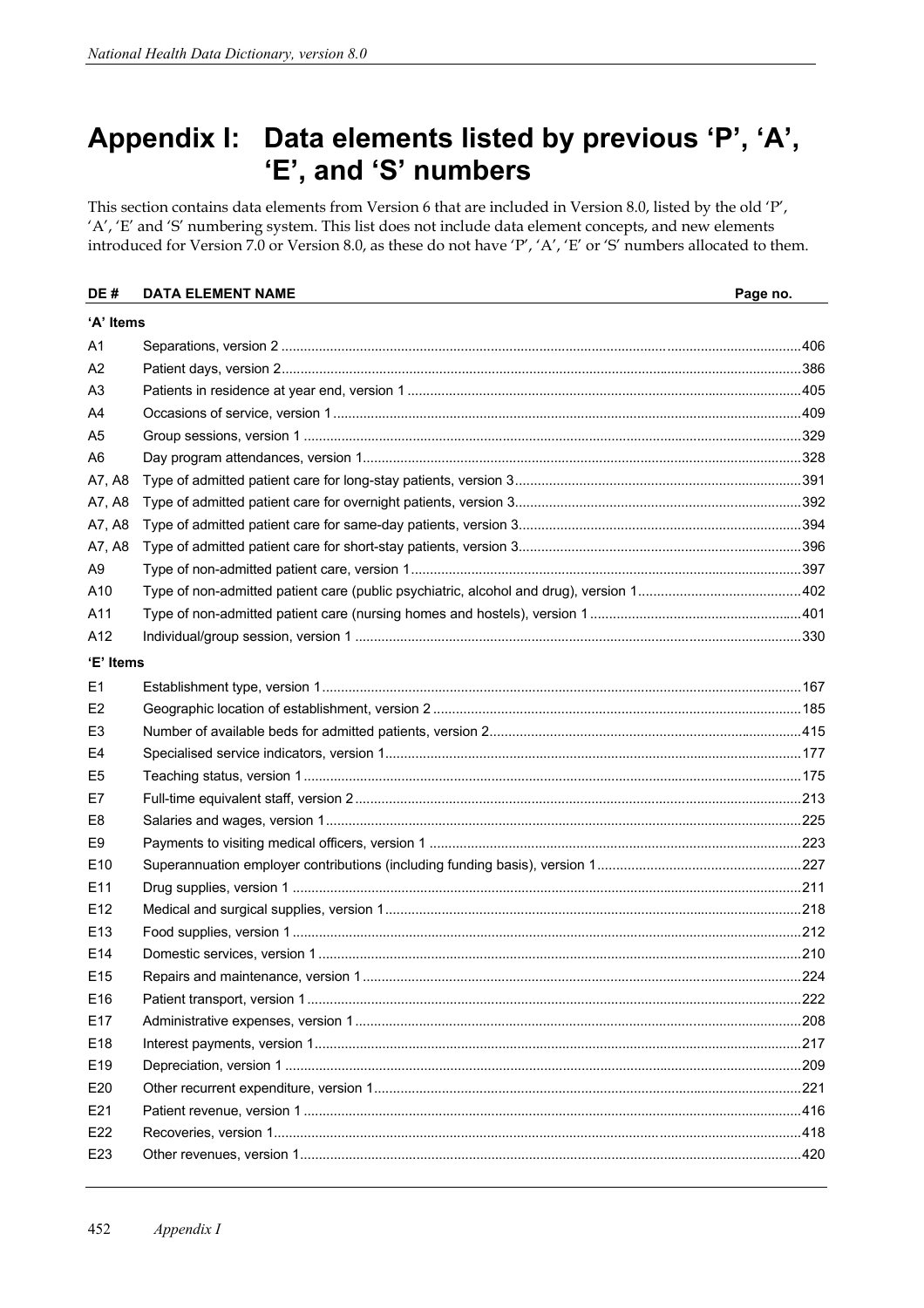## $DE#$ **DATA ELEMENT NAME**

## 'P' Items

| P <sub>1</sub>    |                                                                                              |  |
|-------------------|----------------------------------------------------------------------------------------------|--|
| P1                |                                                                                              |  |
| P1                |                                                                                              |  |
| P1                |                                                                                              |  |
| P1                |                                                                                              |  |
| P <sub>2</sub>    |                                                                                              |  |
| P <sub>3</sub>    |                                                                                              |  |
| P4                |                                                                                              |  |
| P <sub>5</sub>    |                                                                                              |  |
| P6                |                                                                                              |  |
| P71               |                                                                                              |  |
| P81               |                                                                                              |  |
| P <sub>9</sub>    |                                                                                              |  |
| P <sub>10</sub>   |                                                                                              |  |
| P <sub>12</sub>   |                                                                                              |  |
| P <sub>13</sub>   |                                                                                              |  |
| P <sub>14</sub>   |                                                                                              |  |
| P <sub>14</sub>   | Employment status - acute hospital and private psychiatric hospital admissions, version 2 47 |  |
| P <sub>16</sub>   |                                                                                              |  |
| P <sub>17</sub>   |                                                                                              |  |
| P <sub>18</sub>   |                                                                                              |  |
| P <sub>19</sub>   |                                                                                              |  |
| P <sub>20</sub>   |                                                                                              |  |
| P <sub>20</sub>   |                                                                                              |  |
| P <sub>21</sub>   |                                                                                              |  |
| P <sub>22</sub>   |                                                                                              |  |
| P <sub>24</sub>   |                                                                                              |  |
| P <sub>25</sub>   |                                                                                              |  |
| P <sub>27</sub> a |                                                                                              |  |
| P <sub>27</sub> b |                                                                                              |  |
| P <sub>28</sub>   |                                                                                              |  |
| P <sub>29</sub>   |                                                                                              |  |
| P30               |                                                                                              |  |
| P31               |                                                                                              |  |
| P32               |                                                                                              |  |
| P35               |                                                                                              |  |
| P36               |                                                                                              |  |
| P39               |                                                                                              |  |
| P39               |                                                                                              |  |
| P39               |                                                                                              |  |
| P40               |                                                                                              |  |
| P40               |                                                                                              |  |
| P41               |                                                                                              |  |
| P42               |                                                                                              |  |
| P43               |                                                                                              |  |
| P44               | Behaviour-related nursing requirements - at nursing home, current status, version 1145       |  |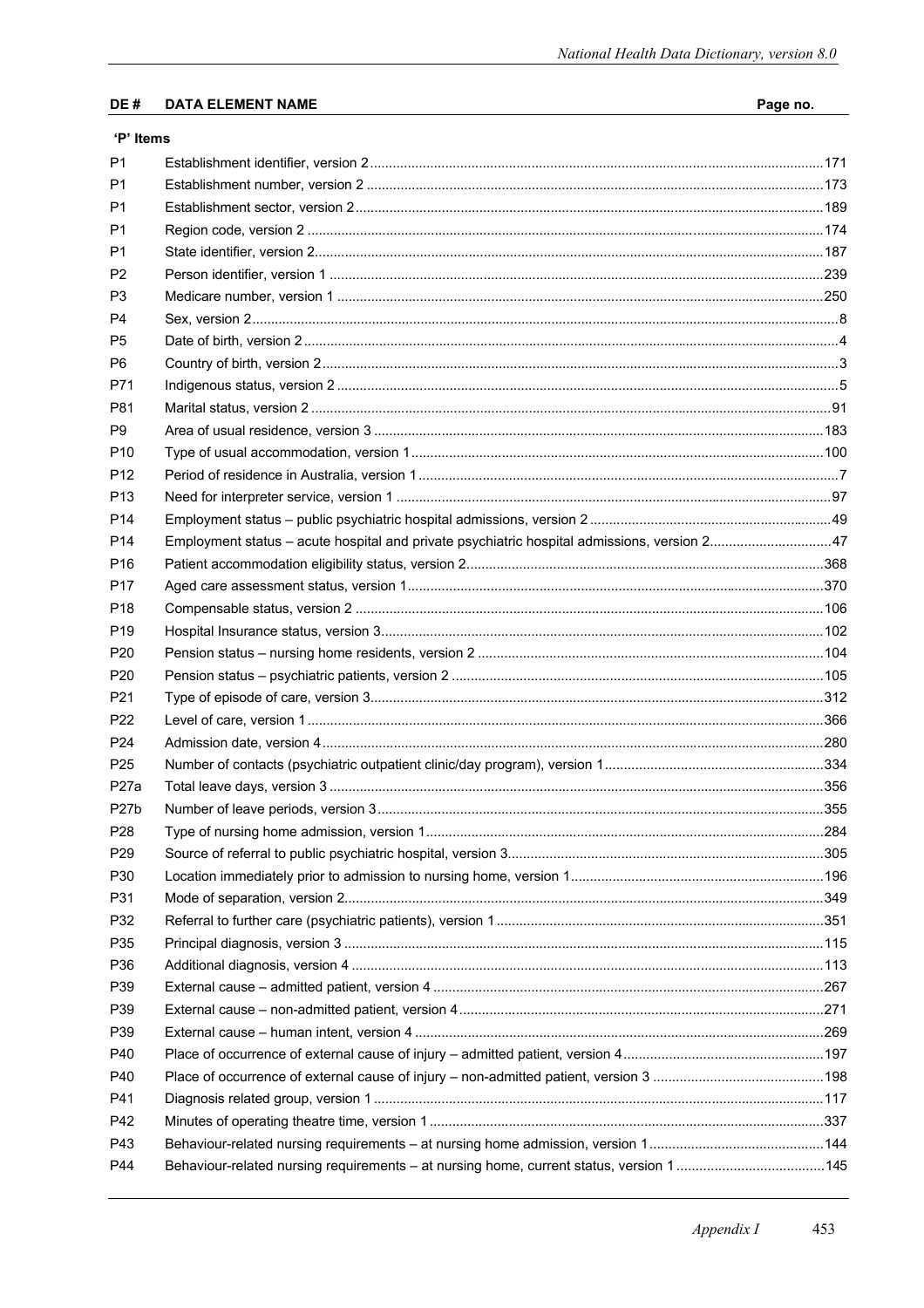## **DE # DATA ELEMENT NAME Page no.**

| P45             |  |
|-----------------|--|
| P46             |  |
| P47             |  |
| P47             |  |
| P48             |  |
| P48             |  |
| P49             |  |
| P <sub>50</sub> |  |
| P <sub>51</sub> |  |
| P <sub>52</sub> |  |
| P <sub>53</sub> |  |
| P <sub>54</sub> |  |
| P <sub>55</sub> |  |
| P <sub>56</sub> |  |
| P <sub>57</sub> |  |
| P <sub>58</sub> |  |
| P60             |  |
| P61             |  |
| P62             |  |
| P63             |  |
| P64             |  |
| P65             |  |
| P66             |  |
| P67             |  |
| P68             |  |
| P69             |  |
| P70             |  |
| P71             |  |
| P72             |  |
| P72             |  |
| P72             |  |
| P72             |  |
| P73             |  |
| P74             |  |
| P75             |  |
| P76             |  |
| <b>P77</b>      |  |
| P78             |  |
| P79             |  |
| P80             |  |
| P81             |  |
| P82             |  |
| P83             |  |
| P84             |  |
| P85             |  |
| P86             |  |
|                 |  |